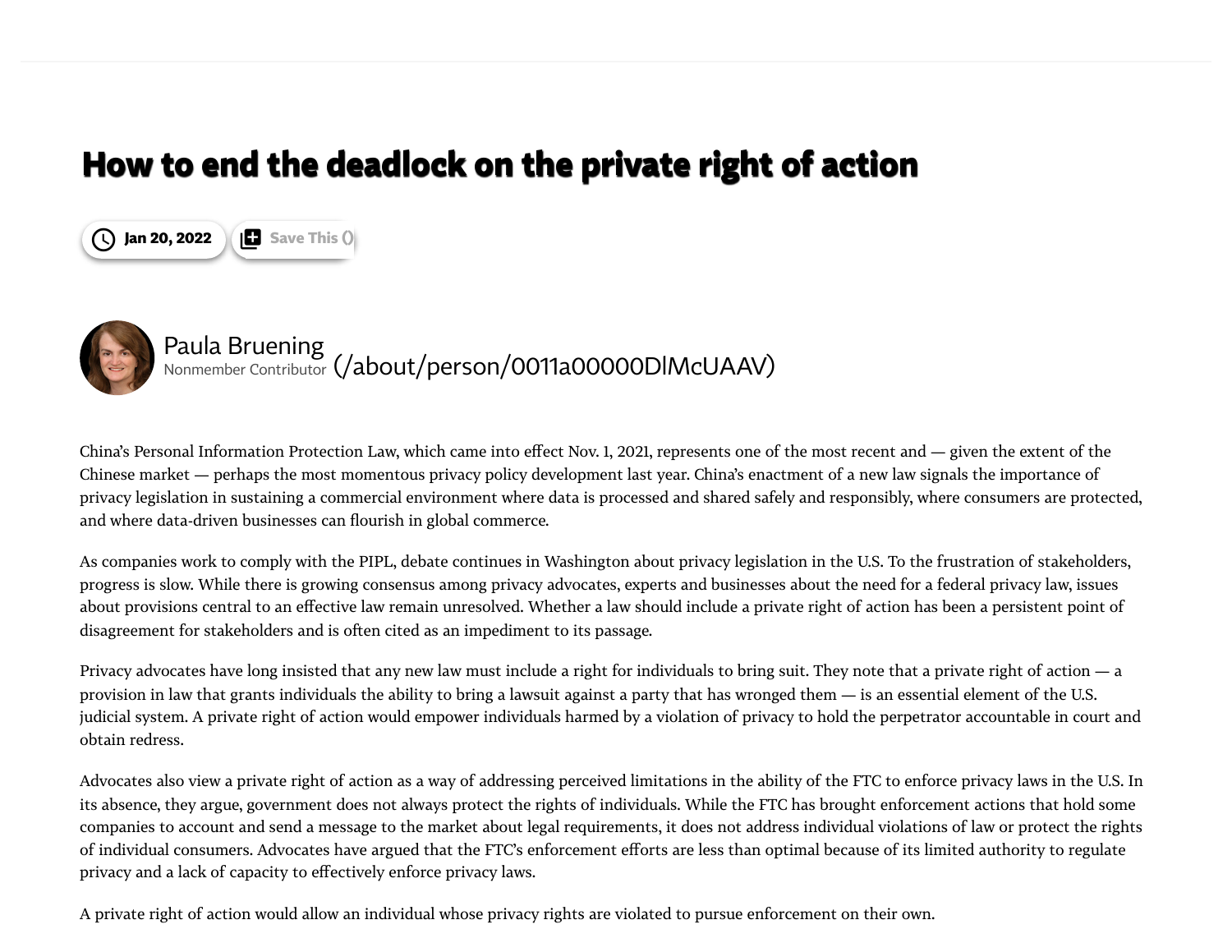will need to include a private right of action. Companies — many of whom once opposed a private right of action in any form — remain concerned, however, that a provision granting consumers the right to sue will lead to a proliferation of frivolous lawsuits that will burden businesses managing and protecting data responsibly and lawfully. They argue that such suits impede innovation and drain company resources that could be better spent on new hires and pursuing new opportunities.

But a private right of action does not have to be an either-or choice, and does not need to stand in the way of privacy legislation in the U.S. A right to sue can be designed with guardrails that limit the potential for frivolous or harassing lawsuits but preserve the ability of individuals to bring cases in appropriate circumstances.

A workable private right of action in privacy law could:

- **Provide for review of potential cases before they are brought to court.** The ability to bring a private right of action could be made dependent on review and approval by the appropriate authority or agency. These bodies could determine which cases should go forward and screen out harassing or frivolous suits.
- **Allow for an opportunity to cure in appropriate cases.** In some instances, privacy violations can effectively be addressed by allowing the offending party the opportunity to correct the error. This could be particularly useful in cases of first violations and when there is no pattern of recklessness or negligence.
- **Include limits on recoverable damages.** A private right of action could also include limits on recoverable damages. Damages could be tailored to the harm to the individual. They could also be imposed based on whether the violation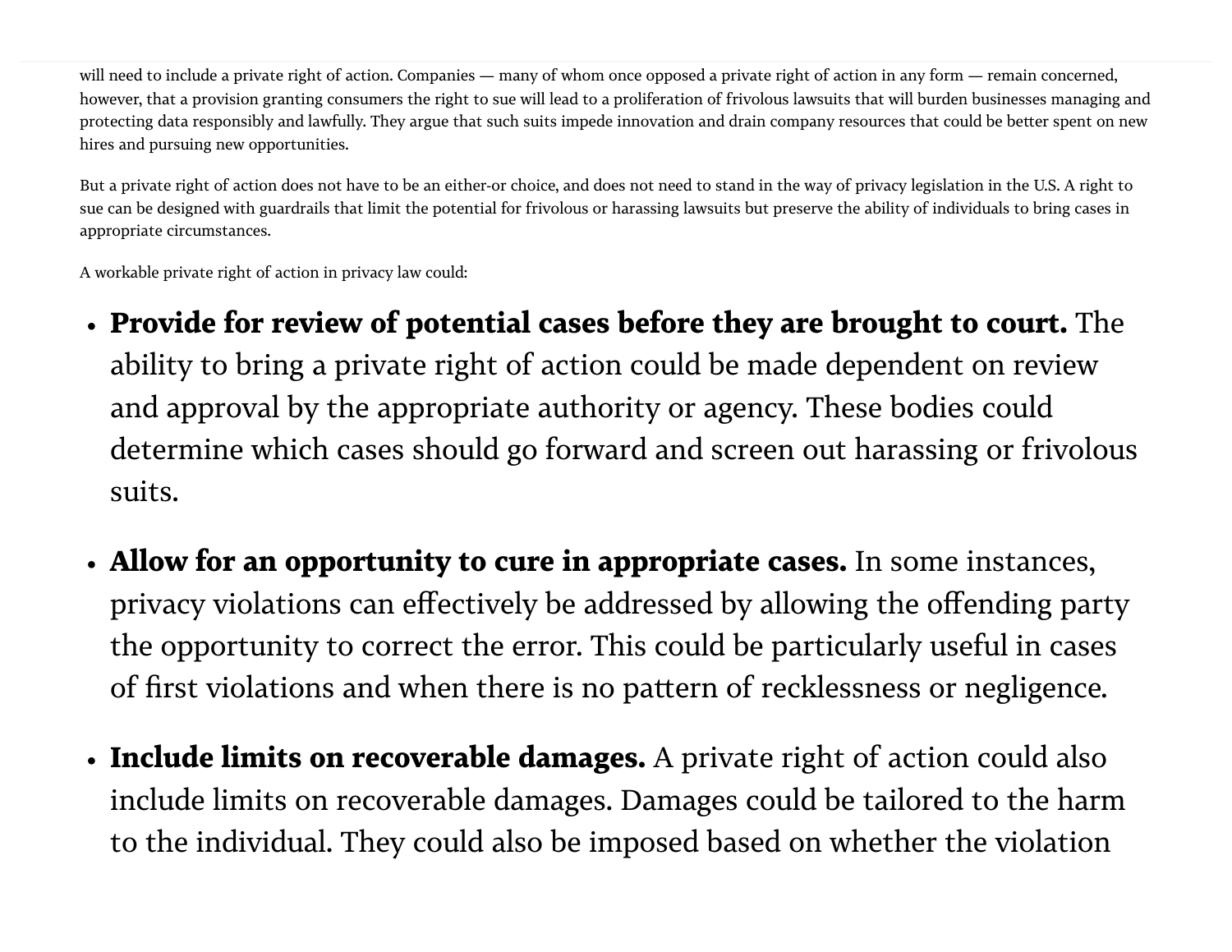## law.

- **Limit the private rights of action to cases based on certain kinds of violations.** A private right of action could be designed to be available only for prescribed violations. For example, a private right of action could be tailored to apply when a violation involves particularly sensitive data or a processing activity that raises a high degree of risk for individuals. The law could be designed so individuals are able to bring suit when certain sensitive data such as health, genetics or geolocation data — has been compromised by a violation of law. China's new law takes such a hybrid approach to the issue, allowing individuals to bring lawsuits only in certain circumstances.
- **Require a raised level of scienter.** A private right of action could be appropriate in limited cases, such as instances where companies have acted willfully or recklessly regarding aspects of the law designed to protect individuals from demonstrable harm. For example, cases could be brought when companies recklessly fail to secure sensitive data, or when they engage in data processing that exposes individuals to potential discrimination or other harm. A private right of action might also be appropriate when companies exhibit a pattern of violations of aspects of the law that deny individuals the